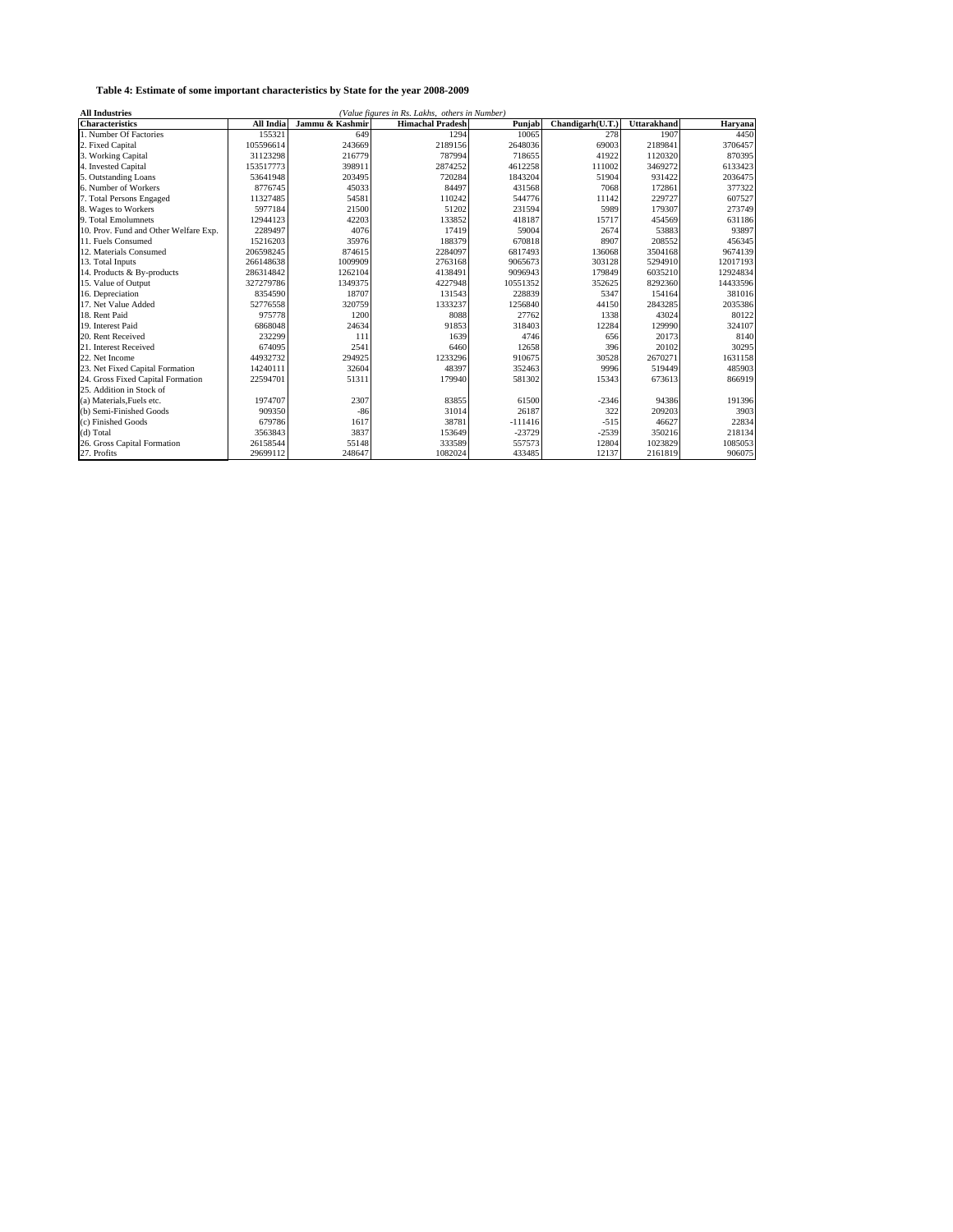| (Value figures in Rs. Lakhs, others in Number)<br><b>All Industries</b> |         |           |                      |              |          |                |                |
|-------------------------------------------------------------------------|---------|-----------|----------------------|--------------|----------|----------------|----------------|
| <b>Characteristics</b>                                                  | Delhi   | Raiasthan | <b>Uttar Pradesh</b> | <b>Bihar</b> | Nagaland | Manipur        | <b>Tripura</b> |
| 1. Number Of Factories                                                  | 3026    | 6352      | 10935                | 1775         | 91       | 72             | 363            |
| 2. Fixed Capital                                                        | 312873  | 3469297   | 6267696              | 303254       | 2047     | 1367           | 41808          |
| 3. Working Capital                                                      | 328715  | 850790    | 4013077              | 147072       | 4469     | 1111           | 17643          |
| 4. Invested Capital                                                     | 740846  | 4663623   | 9423178              | 584884       | 6107     | 2365           | 56325          |
| 5. Outstanding Loans                                                    | 406393  | 2021372   | 3435126              | 105975       | 792      | 652            | 14468          |
| 6. Number of Workers                                                    | 87552   | 275950    | 574874               | 62864        | 2468     | 2313           | 23643          |
| 7. Total Persons Engaged                                                | 126816  | 351351    | 738644               | 73659        | 2877     | 2654           | 26089          |
| 8. Wages to Workers                                                     | 52452   | 160873    | 359075               | 29038        | 483      | 609            | 4474           |
| 9. Total Emolumnets                                                     | 138943  | 336099    | 797971               | 44472        | 678      | 756            | 6447           |
| 10. Prov. Fund and Other Welfare Exp.                                   | 21696   | 47906     | 117948               | 10706        | 40       | 20             | 3018           |
| 11. Fuels Consumed                                                      | 68010   | 747603    | 937991               | 159958       | 481      | 971            | 6939           |
| 12. Materials Consumed                                                  | 1530005 | 5150450   | 13522206             | 2327947      | 8633     | 4019           | 29989          |
| 13. Total Inputs                                                        | 2365211 | 7118715   | 17096758             | 2605831      | 9842     | 5350           | 54859          |
| 14. Products & By-products                                              | 2009744 | 7846996   | 17782078             | 2699750      | 12489    | 6379           | 59486          |
| 15. Value of Output                                                     | 2747594 | 9066470   | 20046266             | 2953967      | 12806    | 6706           | 75598          |
| 16. Depreciation                                                        | 34426   | 259319    | 535619               | 29762        | 140      | 113            | 5224           |
| 17. Net Value Added                                                     | 347958  | 1688436   | 2413888              | 318374       | 2823     | 1243           | 15515          |
| 18. Rent Paid                                                           | 21824   | 20852     | 52408                | 2278         | 49       | 45             | 446            |
| 19. Interest Paid                                                       | 51895   | 208356    | 412335               | 12971        | 235      | 77             | 2255           |
| 20. Rent Received                                                       | 6865    | 5612      | 11161                | 1235         |          | $\overline{2}$ |                |
| 21. Interest Received                                                   | 7123    | 28756     | 30510                | 1167         |          |                | 354            |
| 22. Net Income                                                          | 274239  | 1459228   | 1949146              | 303126       | 2539     | 1121           | 12814          |
| 23. Net Fixed Capital Formation                                         | 25914   | 818117    | 556914               | $-4986$      | 84       | $-81$          | 15802          |
| 24. Gross Fixed Capital Formation                                       | 60340   | 1077436   | 1092533              | 24777        | 225      | 32             | 21025          |
| 25. Addition in Stock of                                                |         |           |                      |              |          |                |                |
| (a) Materials, Fuels etc.                                               | 30159   | 72406     | 43370                | 15289        | 193      | $-80$          | 4734           |
| (b) Semi-Finished Goods                                                 | 2177    | 24385     | 27077                | 2743         | $-232$   | 15             | 45             |
| (c) Finished Goods                                                      | 6972    | 27092     | $-29546$             | 1925         | $-143$   | 90             | 616            |
| (d) Total                                                               | 39307   | 123882    | 40901                | 19957        | $-182$   | 26             | 5395           |
| 26. Gross Capital Formation                                             | 99647   | 1201318   | 1133434              | 44734        | 42       | 57             | 26420          |
| 27. Profits                                                             | 113599  | 1075223   | 1033227              | 247948       | 1822     | 345            | 3350           |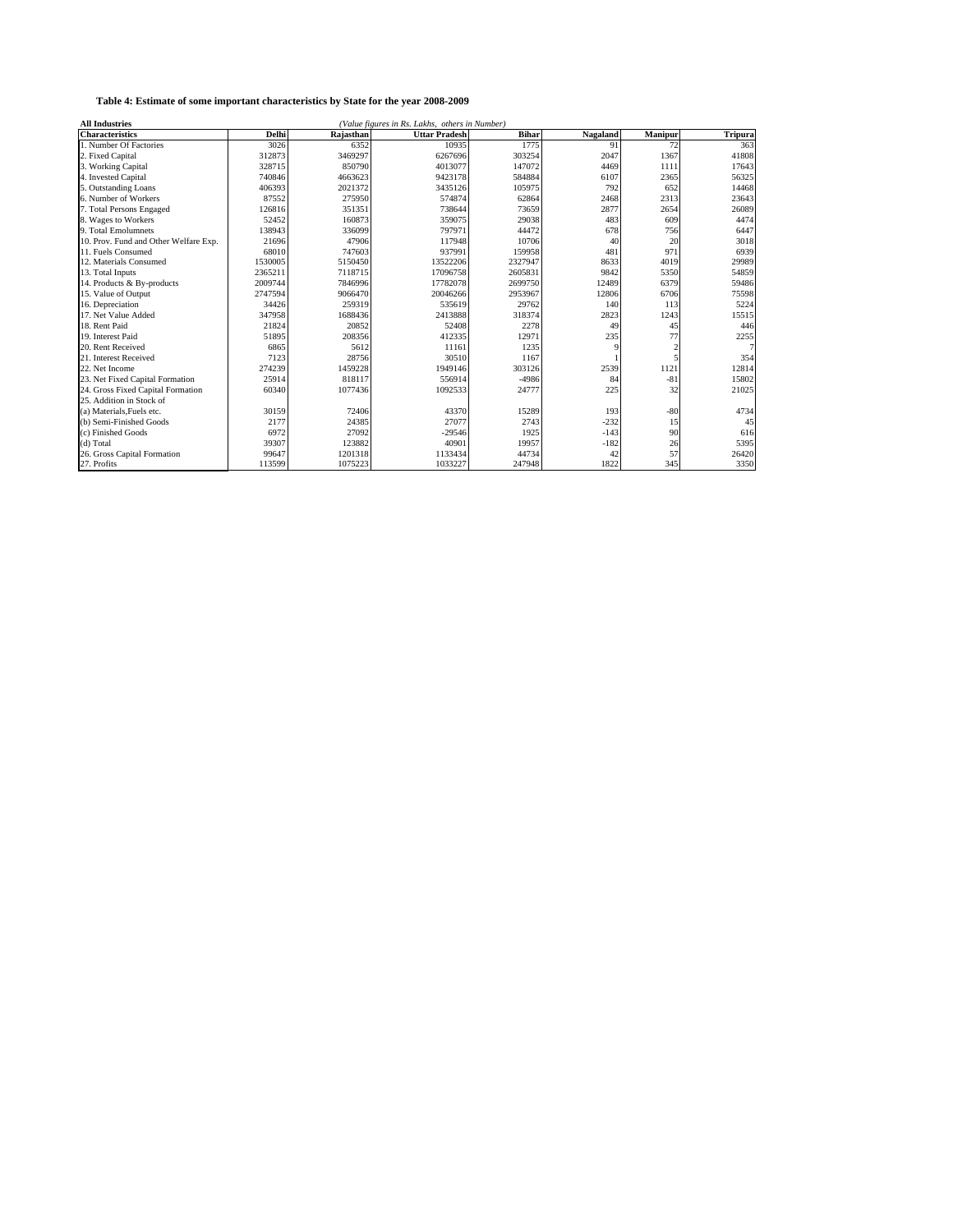| <b>All Industries</b><br>(Value figures in Rs. Lakhs, others in Number) |           |         |                    |           |         |             |                       |
|-------------------------------------------------------------------------|-----------|---------|--------------------|-----------|---------|-------------|-----------------------|
| <b>Characteristics</b>                                                  | Meghalaya | Assam   | <b>West Bengal</b> | Jharkhand | Odisha  | Chattisgarh | <b>Madhva Pradesh</b> |
| 1. Number Of Factories                                                  | 95        | 2211    | 6260               | 1846      | 1930    | 1919        | 3345                  |
| 2. Fixed Capital                                                        | 60715     | 940427  | 4137348            | 3057109   | 5468284 | 2818914     | 2820091               |
| 3. Working Capital                                                      | 75517     | 335954  | 1803310            | 498095    | 379627  | 3083645     | 905522                |
| 4. Invested Capital                                                     | 88570     | 1361928 | 6196315            | 3992048   | 6680966 | 3801782     | 4036384               |
| 5. Outstanding Loans                                                    | 32191     | 374052  | 2899241            | 438203    | 2618366 | 916530      | 1198499               |
| 6. Number of Workers                                                    | 4571      | 126338  | 449887             | 122524    | 174774  | 126890      | 202428                |
| 7. Total Persons Engaged                                                | 5567      | 149256  | 549852             | 163625    | 213192  | 172044      | 273332                |
| 8. Wages to Workers                                                     | 3144      | 54440   | 343201             | 171027    | 173653  | 91071       | 144693                |
| 9. Total Emolumnets                                                     | 5252      | 97008   | 569983             | 350605    | 326234  | 309200      | 312612                |
| 10. Prov. Fund and Other Welfare Exp.                                   | 572       | 27522   | 122461             | 90339     | 57851   | 67343       | 54504                 |
| 11. Fuels Consumed                                                      | 32117     | 156988  | 620852             | 888530    | 537220  | 673014      | 522875                |
| 12. Materials Consumed                                                  | 87046     | 2369665 | 9441610            | 2730092   | 3677248 | 4216683     | 5485531               |
| 13. Total Inputs                                                        | 132707    | 3297786 | 12236885           | 4261768   | 5033763 | 5769044     | 7340407               |
| 14. Products & By-products                                              | 186228    | 3244850 | 12075084           | 5177943   | 6363656 | 6839194     | 7834693               |
| 15. Value of Output                                                     | 192159    | 3676790 | 14179648           | 5910751   | 6953247 | 7640548     | 9040202               |
| 16. Depreciation                                                        | 7100      | 77614   | 282784             | 218983    | 252125  | 210138      | 197672                |
| 17. Net Value Added                                                     | 52352     | 301389  | 1659980            | 1430000   | 1667360 | 1661367     | 1502123               |
| 18. Rent Paid                                                           | 2032      | 4035    | 30102              | 6706      | 16013   | 39087       | 21337                 |
| 19. Interest Paid                                                       | 3937      | 46348   | 300859             | 144452    | 282396  | 153294      | 175711                |
| 20. Rent Received                                                       | 69        | 1371    | 8529               | 4660      | 2033    | 1797        | 4279                  |
| 21. Interest Received                                                   | 681       | 6725    | 21431              | 15687     | 53227   | 21676       | 23025                 |
| 22. Net Income                                                          | 46383     | 251007  | 1329018            | 1278842   | 1368950 | 1468986     | 1305075               |
| 23. Net Fixed Capital Formation                                         | 3286      | 15744   | 203423             | 691927    | 1123047 | 515543      | 292850                |
| 24. Gross Fixed Capital Formation                                       | 10386     | 93358   | 486206             | 910910    | 1375172 | 725681      | 490523                |
| 25. Addition in Stock of                                                |           |         |                    |           |         |             |                       |
| (a) Materials.Fuels etc.                                                | 4451      | 11532   | 57785              | 99561     | 146043  | 66075       | $-12244$              |
| (b) Semi-Finished Goods                                                 | $-25$     | 7965    | $-7534$            | 39847     | 31347   | 14569       | 21734                 |
| (c) Finished Goods                                                      | 2120      | 12531   | 23416              | 40497     | 78062   | 89396       | 33007                 |
| (d) Total                                                               | 6546      | 32029   | 73667              | 179905    | 255452  | 170041      | 42496                 |
| 26. Gross Capital Formation                                             | 16932     | 125387  | 559873             | 1090815   | 1630624 | 895721      | 533019                |
| 27. Profits                                                             | 40559     | 126477  | 636575             | 837898    | 984865  | 1092444     | 937959                |